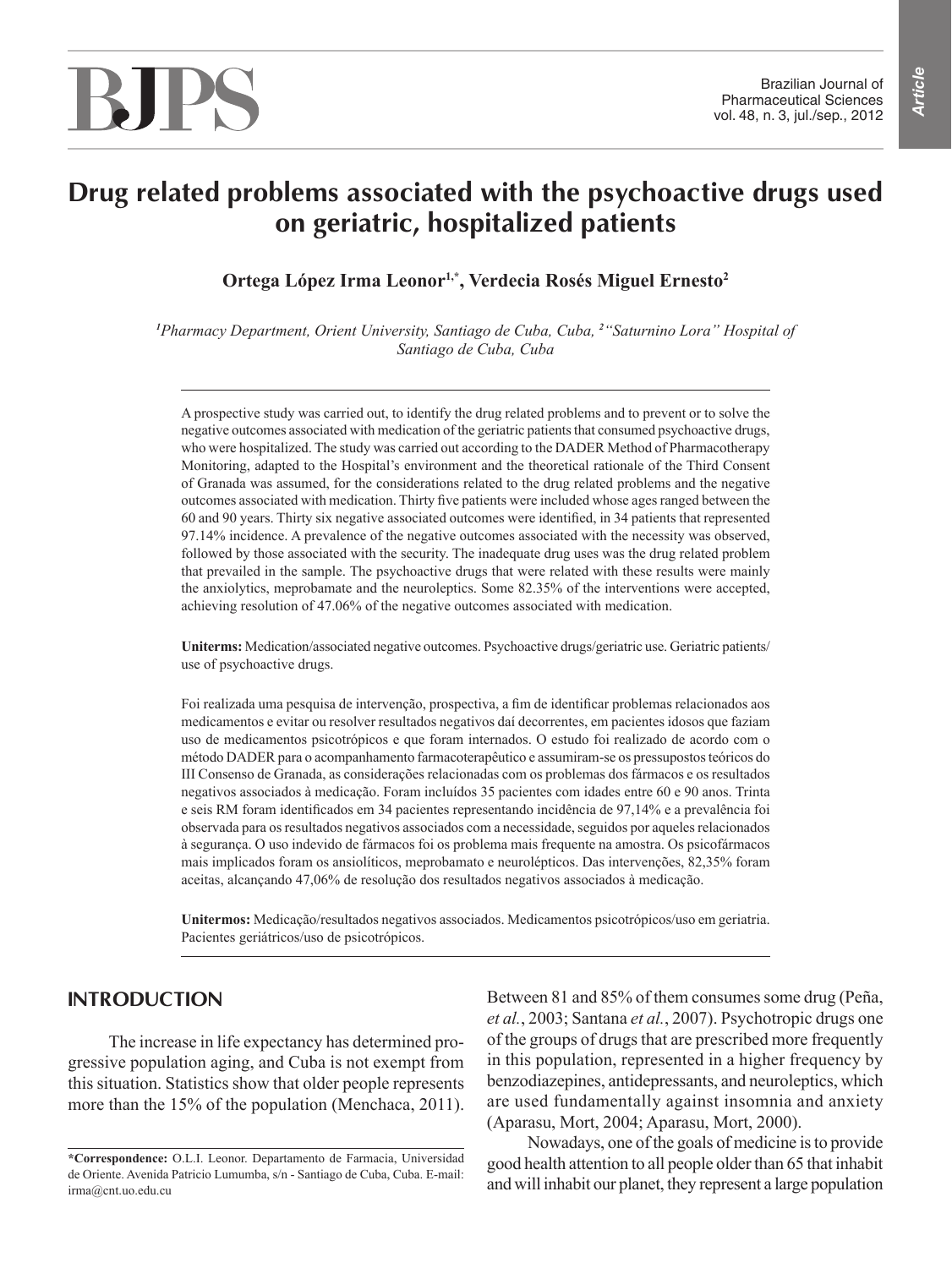sector. . The challenge for the 21<sup>st</sup> Century is the improvement of life quality to "give our age more life and more years to our lives" (Werbin, 2006). An appropriate strategy to achieve this is the individualized pharmacotherapy monitoring through the development of Pharmaceutical Care, since Drug Related Problems (DRP) are common in the geriatric population, which are caused by polypharmacy, physiological changes related to age, the pharmacokinetics, and the pharmacodynamics. That is why, very general guidelines should be avoided, and individualized strategies should be used, which should be the best for every patient and every situation, where pharmacist-physician-patient communication and individualized pharmacotherapy monitoring are the most important.

## **METHODS**

A prospective and intervention research was carried out with the purpose of identifying the DRP and preventing or solving the negative outcomes associated to them. This research was carried out with aged patients that consumed psychotropic drugs and that were hospitalized in the Intern medicine service of the Saturnino Lora Hospital, in Santiago de Cuba; in the period of four months.

The DADER method was used for the Pharmacotherapy Monitoring (Sabater *et al.*, 2007), adapted to the Hospital's environment (Faus *et al*., 2008), and the theoretical methods that were used were the ones proposed by the Third Grenada Consensus, 2007 (Comité de Consenso, 2007). We carried out the steps listed below:

- The participation of pharmacists in the clinical sessions of internal medicine
- The participation of pharmacists in the pass with their health care plan
- Daily updated medication to the patient
- Interviewing the patient and their caregivers
- Resolve queries generated daily about drug therapy in the hospital service.
- Inform the patient about their medication during hospitalization and especially on hospital discharge, including information about the need to continue with the monitoring program for community pharmacists.
- Inform the health care team about the drug continuously, even after hospital discharge the patient.

#### **Pharmacotherapy follow-up to develop the following stages were followed**

#### *Service offer*

The offer of the service is performed from the Phar-

macy Department; the Department of Internal Medicine, pointing out the interest of geriatric consumers including psychiatric drugs. For patient choice and service objectives of Pharmacotherapy follow-up, we took into account the medical criteria established by the heads of Internal Medicine.

After the doctor decided to include prospective patients in the study, informed consent was sought from the patient or caregiver, after explaining the guarantee of confidentiality of personal information, the purpose and usefulness of research to get the most benefit of pharmacotherapy with the least possible risk. Consent for participation was obtained by writing in the presence of the caregiver.

#### *Pharmaceutical Interview*

The first interview was conducted after observing the physician's assessment of income. Before the interview, the pharmacist should know the patients condition and have information about their medical history to detect indications of psychotropic drugs, and avoid unnecessary questions. In this interview emphasis took place on medication before hospitalization (which medicines were brought from home to hospital and which continued to take, or which suspended). This allowed the detection of drugs administered by self-medication and drug imposed for health problems suffered by the patient hospitalization. During the interview the presence of the caregiver was allowed, not only because in the hospital the patient can see his altered state of consciousness, but because it provides relevant information and actively involves in patient care while hospitalized, in addition to the characteristics the elderly patient. This moment became an opportunity to educate the patient and caregiver.

The information obtained was supplemented by medical records and nursing records. This information was updated through pharmacist participation in clinical sessions and the hall pass. Medical records and nursing records were consulted regularly. This allowed the development, in the most updated possible pharmacotherapeutic history of the patient during their hospital stay.

#### *Status report*

How the hospitalized patient was evolving and the many states of affairs during their hospital stay as well because of a limitation in the hospital, the patient can not give all the necessary information about their health problems and medication, to improve the record, this was supplemented with data from the daily review of medical records, nursing logs.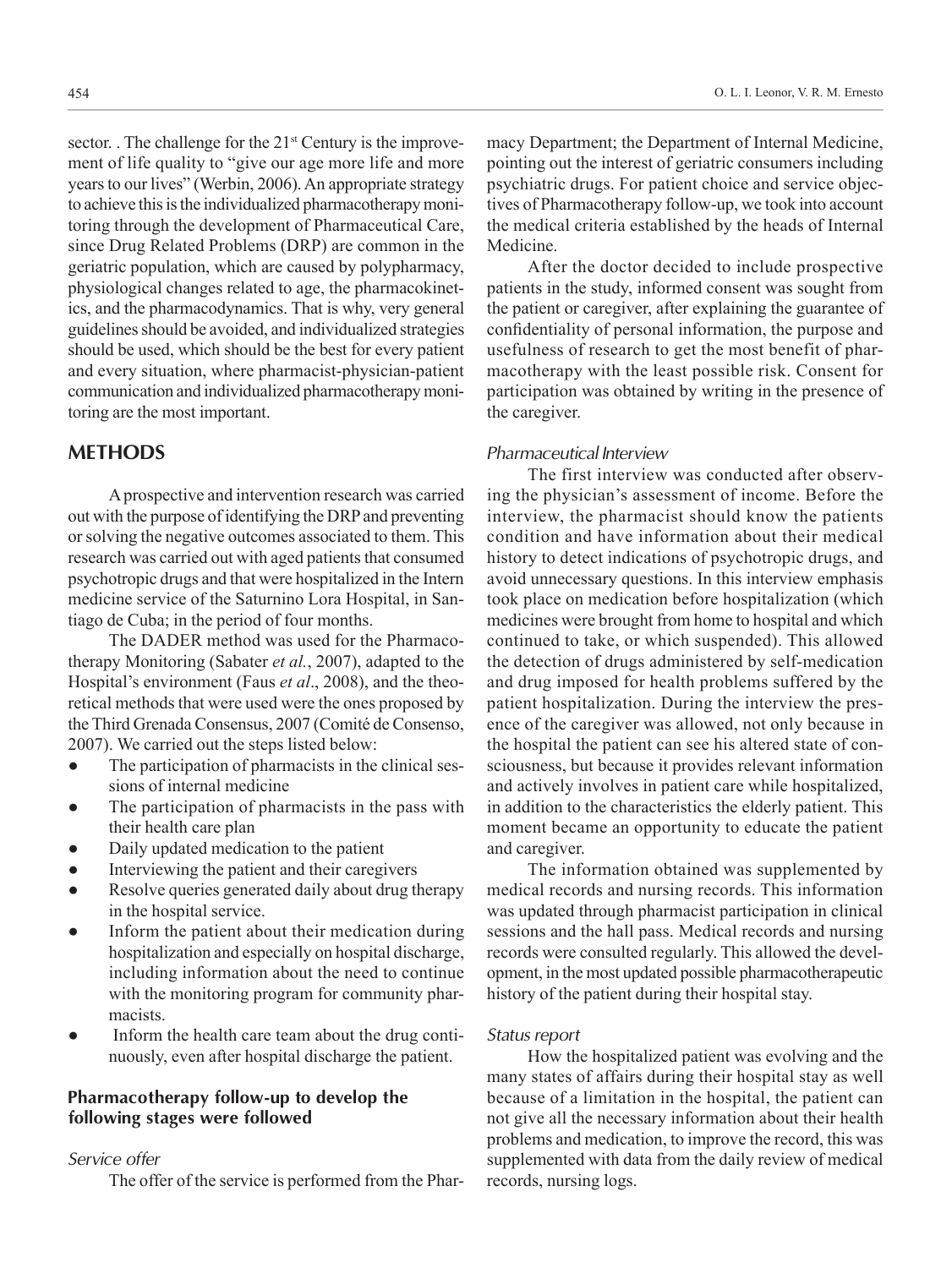#### *Phase of study*

The study focused primarily on the diagnosis of the incoming patient, which determines the main performance of the health team to treat the patient. From the established medical intervention, the pharmacist determined how the drug could contribute to the objectives pursued by the health team during the hospital stay. In the event that the use of psychotropic medication was detected by self-medication or a medical indication was reported prior to the doctor taking this into account in the procedures to follow in the pharmacotherapy. In this phase we studied the health concerns of the patient (or caregiver), related to the reason for admission, principal diagnosis, secondary diagnoses.

#### *Evaluation Phase*

We performed as quickly as possible, not only for the rapid evolution of the patient (which can vary in hours or minutes depending on the particular clinical situation of the case), but it should also meet the expectations of the health team, so justifying the presence of a pharmacist in the hospital service.

After identification of potential negative outcomes associated with medication (NOM) in the patient, they were studied with other pharmacists, before their approach to service practitioners.

#### *Intervention phase*

We designed an action plan that took into account the best possible strategy to solve the NOM, and therapeutic goals to achieve in the short, medium and long term, according to the health care team, patient and their caregivers.

Interview with the patient and results of pharmaceutical interventions: In the hospital, the constant presence of doctors and nurses allowed rapid communication that facilitated the resolution of NOM, but presented the NOM limiting those associated with the use of drugs indicated by other non-specialists of the hospital.

In addition to educational interventions during the hospital stay, each patient or caregiver was given the report on hospital discharge following the steps proposed for written communication between professionals, to resolve potential NOM in the community pharmacy. This format included the following points: 1) patient presentation; 2) medications administered during hospitalization; 3) parameters, signs or symptoms related to the medication to determine the patient's progress and to be assessed after discharge; 4) trial pharmacist (also included here is the need to educate to avoid self-medication and a problem with the patients previous medication must be taken into account, and 5) dismissal by the doctor responsible for the patient and the pharmacist who made SFT.

Medical intervention were used to evaluate the patient's pharmaceutical monitoring results, NOM was used as an indicating element for the solution or prevention.

The classification listed below was used:

- $\bullet$  Solved NOM: It's when the NOM is solved whether the pharmaceutical intervention is accepted or not.
- Not solved NOM: It's when the NOM is not solved whether the pharmaceutical intervention is accepted or not.
- Prevented NOM: When a high probability of negative results due to medication were expected, by the patient's manipulation to mask the negative results.

## **RESULTS**

In this research 35 patients, between 60 and 90 years old were included, where 36 NOM were identified in 34 patients, which represented a 97.14% incidence. So, every patient was probably exposed to 1.06 NOM. A prevalence of the negative results associated to need was observed with 50%, followed by the ones associated with safety with 38.89%, being the effectivity associated problems represented by 11.11%.

In the Table I, are reflected the NOM and the DRP that caused the problems mentioned previously, specifying the drugs most implicated in each case.

The effect of the inappropriate drug was seen in 50% of the patients, and 27.78% of them was related to anxiolytic use, and 13.89% was related to meprobamate. To a minor extent, amitriptyline, thioridazine and phenobarbital were used with no need in some patients, the inappropriate prescription being detected as a cause in the last two.

In the cases where non quantitative ineffectiveness was detected (11. 11%), the cause was the drug interaction (phenobarbital /nifedipine; diazepam/phenytoin), which led in both cases to subtherapeutical levels of the drugs (phenobarbital and phenytoin) with the consequent therapeutical failure.

Any negative outcomes were not detected associated to the quantitative ineffectiveness and safety.

The non-quantitative safety problem was detected in 38.89% of the patients, being the neuroleptics and antiepileptics; with 13.89 and 8.33% respectively, the principal representatives, which had the adverse drug effects as a cause. The interaction between drugs was the fundamental cause of the appearance of non quantitative safety, representing 57.14% of the total cases detected, with the interaction of phenytoin with nifedipine the highest incidence. The likelihood of extrapyramidal effects, was probably related to the use of haloperidol in 13.89% of patients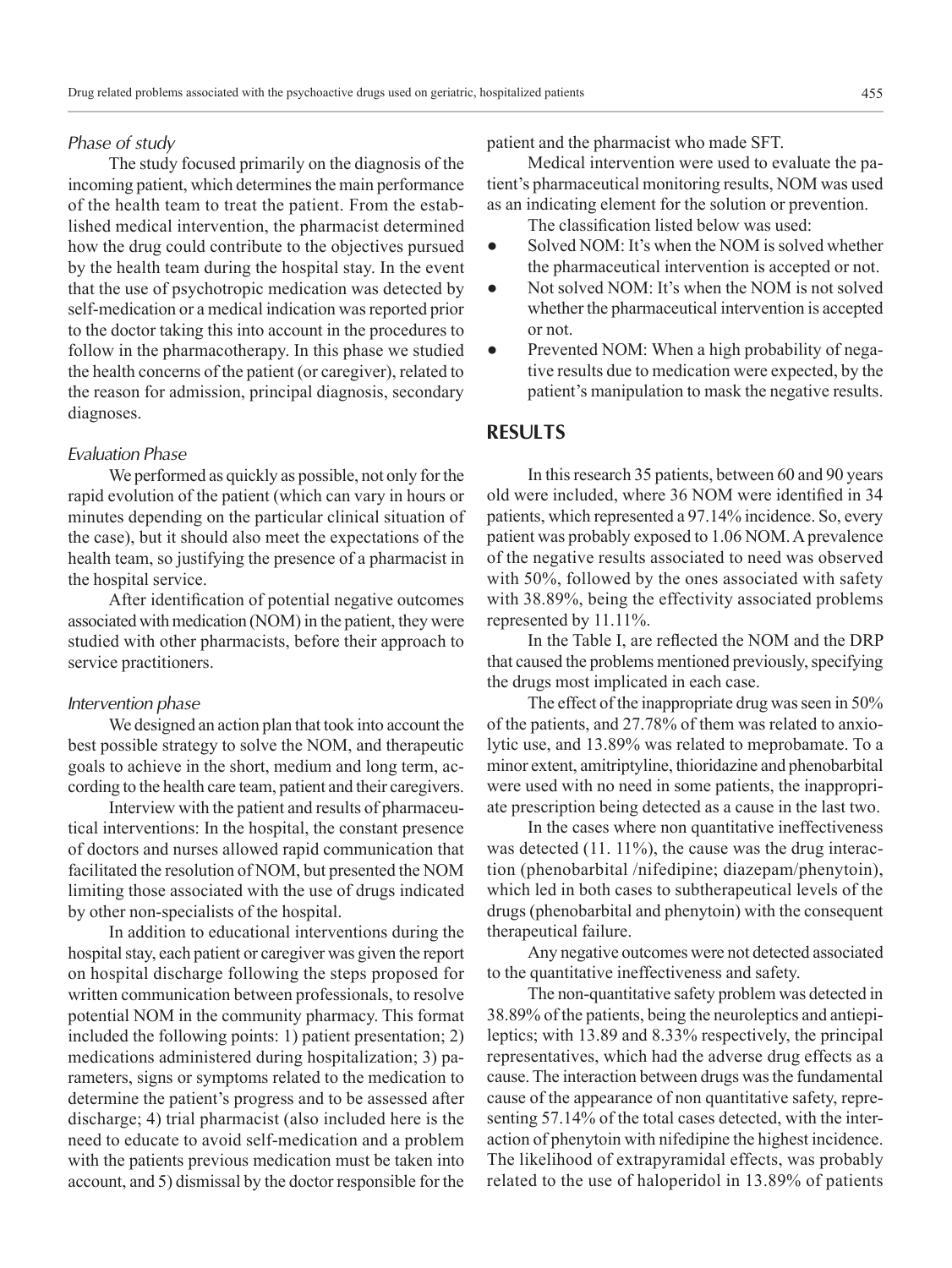| Type of NOM    | Implicated drugs                          | NOM's Incidence  |                  | DRP/references                                                                                 |
|----------------|-------------------------------------------|------------------|------------------|------------------------------------------------------------------------------------------------|
|                |                                           |                  | $\frac{0}{0}$    |                                                                                                |
| $\mathbf A$    | Not found                                 | $\boldsymbol{0}$ | $\boldsymbol{0}$ | Not found                                                                                      |
| $\overline{B}$ | Chlordiazepoxide, Nitrazepam,<br>Diazepam | 10               | 27.78            | Inadequate drug use (Beers, 1991;<br>Beers, 1997; Fick, et al, 2003)                           |
|                | Meprobamate                               | 5                | 13.89            | Inadequate drug use/(Beers, 1991;<br>Beers, 1997; Fick, et al, 2003)                           |
|                | Amitriptyline                             | $\mathbf{1}$     | 2.78             | Inadequate drug use/(Beers, 1991;<br>Beers, 1997; Fick, et al, 2003)                           |
|                | Thioridazine                              | $\mathbf{1}$     | 2.78             | Inadequate prescription (Fick, et al, 2003)                                                    |
|                | Phenobarbital                             | $\mathbf{1}$     | 2.78             | Inadequate prescription/<br>(Armijo, 1998; Zarranz,, 1996)                                     |
| $\mathcal{C}$  | Phenobarbital /Nifedipine                 | $\overline{2}$   | 5.56             | Drug Interaction                                                                               |
|                | Diazepam/Phenytoin                        | $\sqrt{2}$       | 5.56             | Drug Interaction/ (MINSAP, 2006)                                                               |
| $\mathbf{D}$   | Not found                                 | $\boldsymbol{0}$ | $\boldsymbol{0}$ | Not found                                                                                      |
| ${\bf E}$      | Not found                                 | $\boldsymbol{0}$ | $\boldsymbol{0}$ | Not found                                                                                      |
| $\mathbf F$    | Haloperidol                               | 5                | 13.89            | Probability of adverse effect                                                                  |
|                | Meprobamate                               | $\mathbf{1}$     | 2.78             | Probability of adverse effect                                                                  |
|                | Phenytoin/Nifedipine                      | $\overline{3}$   | 8.33             | Drug Interaction/(Garcia, et. al., 1998;<br>MINSAP, 2006) and probability<br>of adverse effect |
|                | Meprobamate/Nitrazepam                    | $\mathbf{1}$     | 2.78             | Drug Interaction/(MINSAP, 2006) and<br>probability of adverse effect                           |
|                | Haloperidol/Phenobarbital                 | $\mathbf{1}$     | 2.78             | Drug Interaction/(MINSAP, 2006) and<br>probability of adverse effect                           |
|                | Trihexyphenidyl/Haloperidol               | $\mathbf{1}$     | 2.78             | Drug Interaction/(MINSAP, 2006) and<br>probability of adverse effect                           |
|                | Chlordiazepoxide/Cimetidine               | $\mathbf{1}$     | 2.78             | Drug Interaction/(MINSAP, 2006) and<br>probability of adverse effect                           |
|                | Phenytoin/Tolbutamide                     | $\mathbf{1}$     | 2.78             | Drug Interaction/(MINSAP, 2006) and<br>probability of adverse effect                           |
| <b>Total</b>   |                                           | 36               | 100              |                                                                                                |

#### **TABLE I -** Incidence of DRP according to the type of NOM

A= Untreated health problem; B= Effect of unnecessary medicine; C =Non quantitative ineffectiveness;  $D =$  Quantitative Ineffectiveness;  $E =$ Quantitative safety;  $F =$ Non quantitative safety.

being diagnosed in 2.78% of the Parkinson Syndrome's sample. One Stevens - Johnson syndrome was diagnosed which might be responsible for non quantitative safety in the use meprobamate.

Every patient was exposed approximately to a 1.76 DRP, since the detected or prevented NOM were associated with 44 DRP, which are reflected in the Table II. It is important to observe that the problems that were involved to a higher extent with negative results, was the inadequate drug use with a 36.4% . The detection of the adverse drug reaction and the drug interaction, which provoked their manifestation or therapeutic ineffectivity, were the other

|                                | <b>AFFECTED PATIENTS</b> |               |  |  |  |
|--------------------------------|--------------------------|---------------|--|--|--|
| DRP                            | #                        | $\frac{0}{0}$ |  |  |  |
| Drug Interaction               | 12                       | 27.3          |  |  |  |
| Inadequate drug use            | 16                       | 36.4          |  |  |  |
| Inadequate prescription        | 2                        | 4.5           |  |  |  |
| Probability of adverse effects | 14                       | 31.8          |  |  |  |
| TOTAL                          |                          | 100           |  |  |  |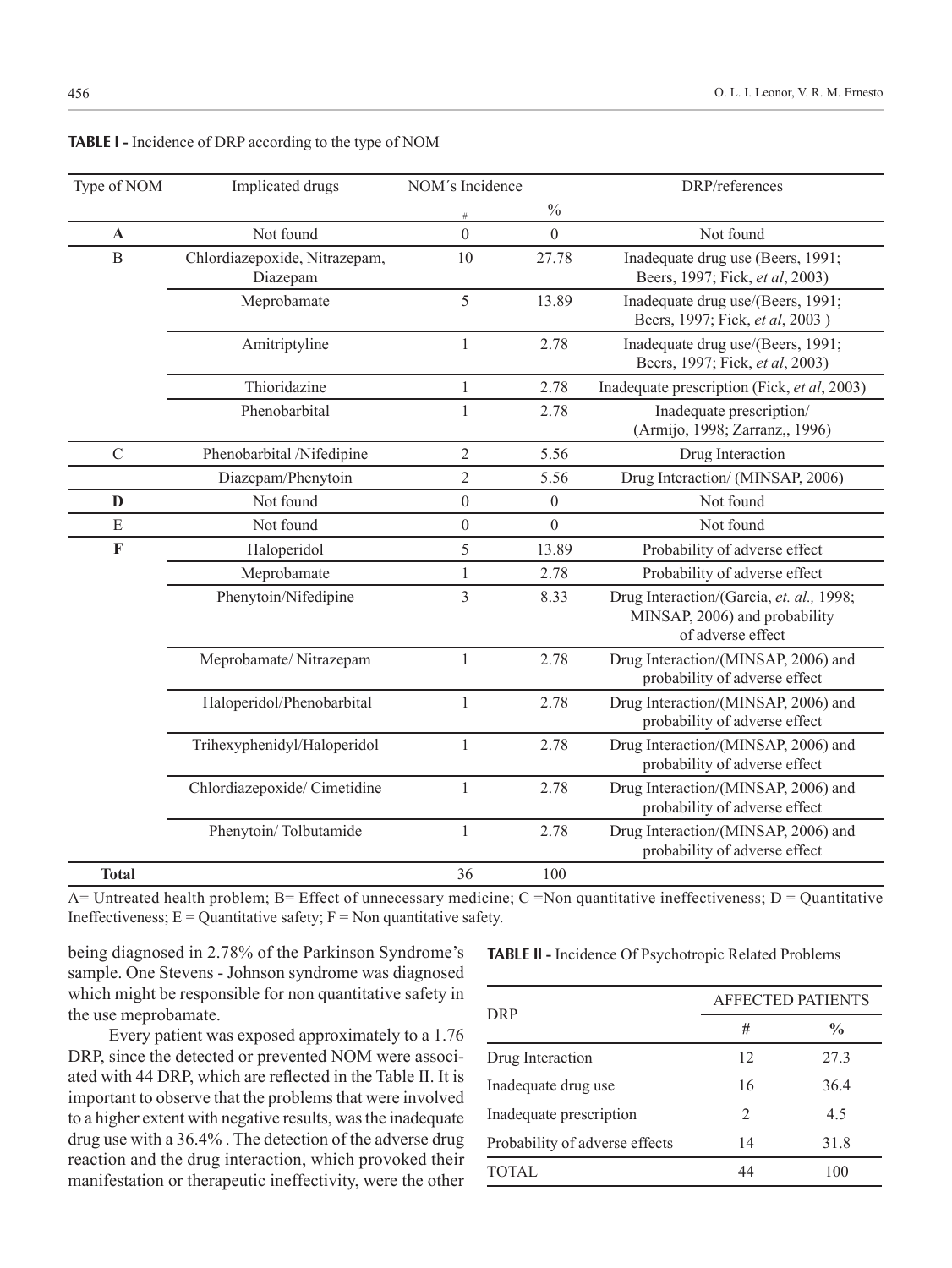|                           |                          | <b>NOM</b>               |            |               |           |               |       |               |  |
|---------------------------|--------------------------|--------------------------|------------|---------------|-----------|---------------|-------|---------------|--|
| Facultative answer        | Solved                   |                          | Non solved |               | Prevented |               | Total |               |  |
|                           | #                        | $\frac{0}{0}$            | #          | $\frac{0}{0}$ |           | $\frac{0}{0}$ | #     | $\frac{0}{0}$ |  |
| Accepted intervention     |                          | 47.06                    |            |               | n         | 35.29         | 14    | 100           |  |
| Non accepted intervention | $\overline{\phantom{0}}$ | $\overline{\phantom{a}}$ |            | 17.65         |           |               |       | 100           |  |
| Total                     |                          | 47.06                    |            | 17.65         |           | 35 29         |       | 100           |  |

**TABLE III** - Physician´s answer to the pharmacist suggestions in order to solve or prevent the NOM and their solution

causes that could have provoked a NOM with a higher frequency; represented respectively with a 31.8% and 27.3%.

The psychotropic agents that provoked the NOM were, in first place, the anxiolytics (diazepam, nitrazepam, chlordiazepoxide) with a 36.11%, followed by neuroleptics (haloperidol, thioridazine) with 22.22% and the use of meprobamate being found with a 19.44% incidence.

Interventions to resolve the effect of unnecessary drugs associated with inadequate drug use was made directly to the patient or caregiver through educational interventions. Similarly in the case of the NOM associated with the non-quantitative pharmacotherapeutic safety were monitored and only the physician intervention was performed in cases which manifested the NOM. Interventions being made by medical personnel only when the criterion was essential to resolve the NOM itself or in cases where the possibility of high expression was presented and high risk to the patient.

Seventeen interventions by Physician were carried out, where the 82.35% of them was accepted, which allowed 47.06% of the NOM to be solved (Table III).

The none acceptation of the interventions happened in 17.65% of the cases, having as a basis the existence of other elements in the patient that could have led to the detected health problem or of a previously imposed therapy, which should have been evaluated by the specialist.

Many educative interventions were done the day before the patients were going home to 100% of the ones researched. The therapy that every patient should continue and the possible non-compliance risks was analyzed. How to conserve the drugs and what to do in case of forgetting one dose was explained. The risks of self-medication were emphasized.

#### **DISCUSSION**

In relation to the NOM incidence in the sample, the results have to do with the ones of other researches (Blakey, Hixson-Wallace, 2000), where approximately 1.24 NOM per patient has been found, with a huge incidence of the effect of unnecessary medicine use on aged people.

Our study revealed that 45.71% of the patients were treated with psychoactive drugs potentially inappropriate use in geriatrics, independent of disease or condition. The most commonly inappropriately prescribed medication was chlordiazepoxide, diazepam (27.78%) and meprobamate (13.89%). Other study reveal values similar to those identified in relation to the use of potentially inappropriate medication (Beers, 1991; Beers, 1997; Stuch *et al.*, 1994; Pardo *et al*., 2003; Bandrés *et al.*, 2008), which exposes the elderly to unnecessary risks such as adverse effects of a worsening of the quality of life, increased hospitalizations and increased health spending (Jano *et al.,* 2007).

The use of phenobarbital in epileptic patients who were seizure free for over five years was considered unnecessary, so it could be suppressed with the drug therapy based on publications that they refer (Armijo, 1998; Zarranz, 1996). In the other patient the effect of unnecessary medicine (thioridazine) was detected, they suffered severe hypertensive cardiac disease, which is contraindicated (MINSAP, 2006).

The interaction between diazepam and phenytoin possibly was responsible for non quantitative ineffectiveness detected in 5.56% of the patients. By removing the benzodiazepine adequate seizure control was achieved. Several studies show that serum levels of phenytoin may decrease or increase when this drug is used concomitantly with diazepam. Diazepam is one example of a drug that is extensively metabolized by CYP2C19 and could potentially influence phenytoin elimination by acting as an alternate substrate for this isoenzyme (Murphy, Wilbur, 2003).

The combination of phenobarbital/nifedipine may lead to non quantitative ineffectiveness; this is explained taking into account that phenobarbital causes an increase in the activity of the enzyme induction of synthesis of cytochrome P-450, cytochrome P-450 reductase and other enzymes involved in the metabolism of nifedipine. In addition to phenobarbital increases hepatic blood flow (MINSAP, 2006).

The quantitative insecurity because of the likelihood of increased adverse effects of phenytoin inter-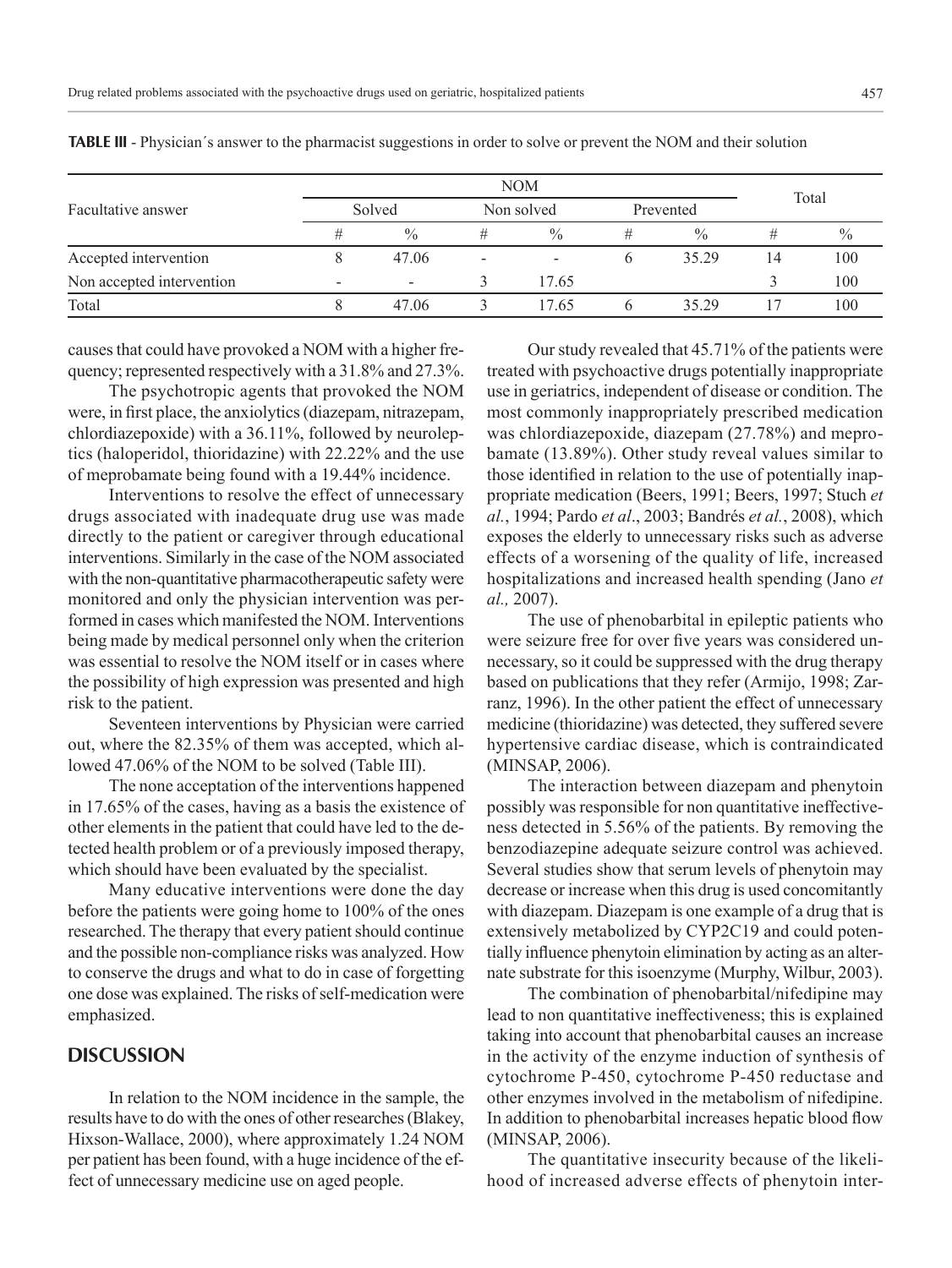action with nifedipine occurred in 8.33% of patients which can be explained by increased circulating levels of phenytoin can presented in patients treated with nifedipine, by reducing the hepatic first, and compete with this by binding to plasma proteins (Garcia *et. al.*, 1998; MINSAP, 2006).

The prevalence of psychotropic drug use for the treatment of insomnia could have been caused by the fact that this is very frequent in aged people, because of the minor need of sleep at this age, and because of the presence of chronic illness (with symptoms of pain, dyspnea, polyachiuria), the use of drugs that can alter not only the quantity, but also the quality of sleep; and also psychiatric illnesses like depression, anxiety, and dementia (Gil, 1996). It is said, that the most used drugs in aged people are psychotropics ((Mattiussi, 2004; Aparasu, Mort, 2004; Aparasu, Mort, 2000). It is important to say that 33.33% of the patients were treated with drugs that could cause insomnia, and the 46.67% were treated with diuretics, that sometimes, were supplied in the afternoon or in the evening, causing sleep´s alterations due to night polyuria.

The use of inadequate drugs, of which the DRP with a high frequency, was related to the use of chlordiazepoxide, diazepam, nitrazepam, amitriptyline and meprobamate. According to reports (Merck, 1999; Fick *et al.*, 2003), the anxiolytic of half long duration are not the most adequate drugs for aged people, because they cause long term sedation, increasing the risk of falls and fractures. In the same way, amitriptyline and chlordiazepoxide, due to their anticholinergic and sedating properties, are not the best choice for elderly patients. Meprobamate produces sedation relatively easily, that is why all the drugs were inadequately used in the patients of the sample (Beers, 1997; Fick *et al.*, 2003; Pardo *et al*., 2003; Bandrés *et al.*, 2008).

Old people have a bigger risk of toxicity, and of developing dependence on some drugs, especially with the long duration like benzodiazepines. That is why they should be avoided. So, the half duration benzodiazepines will be carefully used, choosing the minimal doses and the drug of minor activity (Gil, 1996; Merck, 1999).

The prescription of barbiturates in old people should be reserved for convulsion treatment, because they provoke more adverse effects than the majority of other hypnotic and sedatives in these people, and also produce dependence more easily; besides, they may precipitate depression states**(**Merck**,** 1999) that occasionally justify the increase of the number of drugs in the patient's pharmacotherapy. The barbiturates use in aged patients has many disadvantages, such as: tendency to developing habits, severe drug interactions, enzymatic hepatic problems and rebound phenomena like agitation and delirium. For all these reasons, this is contraindicated in the insomnia treatment (Gil, 1996).

It is known that the probability of the detection of the adverse drug reaction increases when people get older, some authors refer that adverse reactions are duplicated in these patients (Werbin, 2006). Among the adverse effects of the medication to aged people, is Parkinson's induced by drugs (Preston *et al.*, 2006), which was detected in a patient and attributed to the haloperidol use. This is the reason why the basis pathologies must be taken into account.

The factors of the adverse drug reaction risk in aged patients depend on many reasons, among them, advanced age, high number of drugs, higher doses and long treatments, previous adverse reactions, underlying illnesses, inadequate clinical valuation, wrong therapeutical accomplishment, self-medication and altered nutritional condition (Werbin, 2006; De la Serna, 2000). The majority of these factors were found in the sample.

The psychopharmacologic treatment should be based on a careful diagnostic, and it should be used as long as the relationship benefit- risk is clearly favorable, trying to suspend the drugs as soon as the patient gets better, except for the cases where relapses must be prevented (Werbin, 2006).

In the United Kingdom **(**Vicent *et al.*, 2001**)**, 11% of the hospitalized patients suffers an adverse effect; and the half of them could have been prevented. We agree with this approach because with the obtained results it can be said that with an integral work of the health team, it is possible to avoid most of the DRP that lead to NOM, where educative interventions to the patients and the health team are very important.

There are few prospective researches about pharmacological interactions in elderly people. A research shows that 40% of the ambulatory patients are at risk of suffering the consequences of pharmacological interactions, and 27% of them are potentially severe (Merck, 1999). These reports exceed the ones detected in this research, where a 34.28% were exposed to a drug interaction; the 33.33% of them were responsible for a therapeutical ineffectivity, and 66.7% increasing the probability of the adverse drug reaction.

The achieved results with the proposed interventions by the Physician corresponded to the ones achieved in similar researches, where the acceptation of the interventions was represented the following way: 74. 7 (Bonilla *et al.*, 2009), 88. 8 (Galindo *et al.*, 2003), and 91% (Garzas *et al.*, 2003).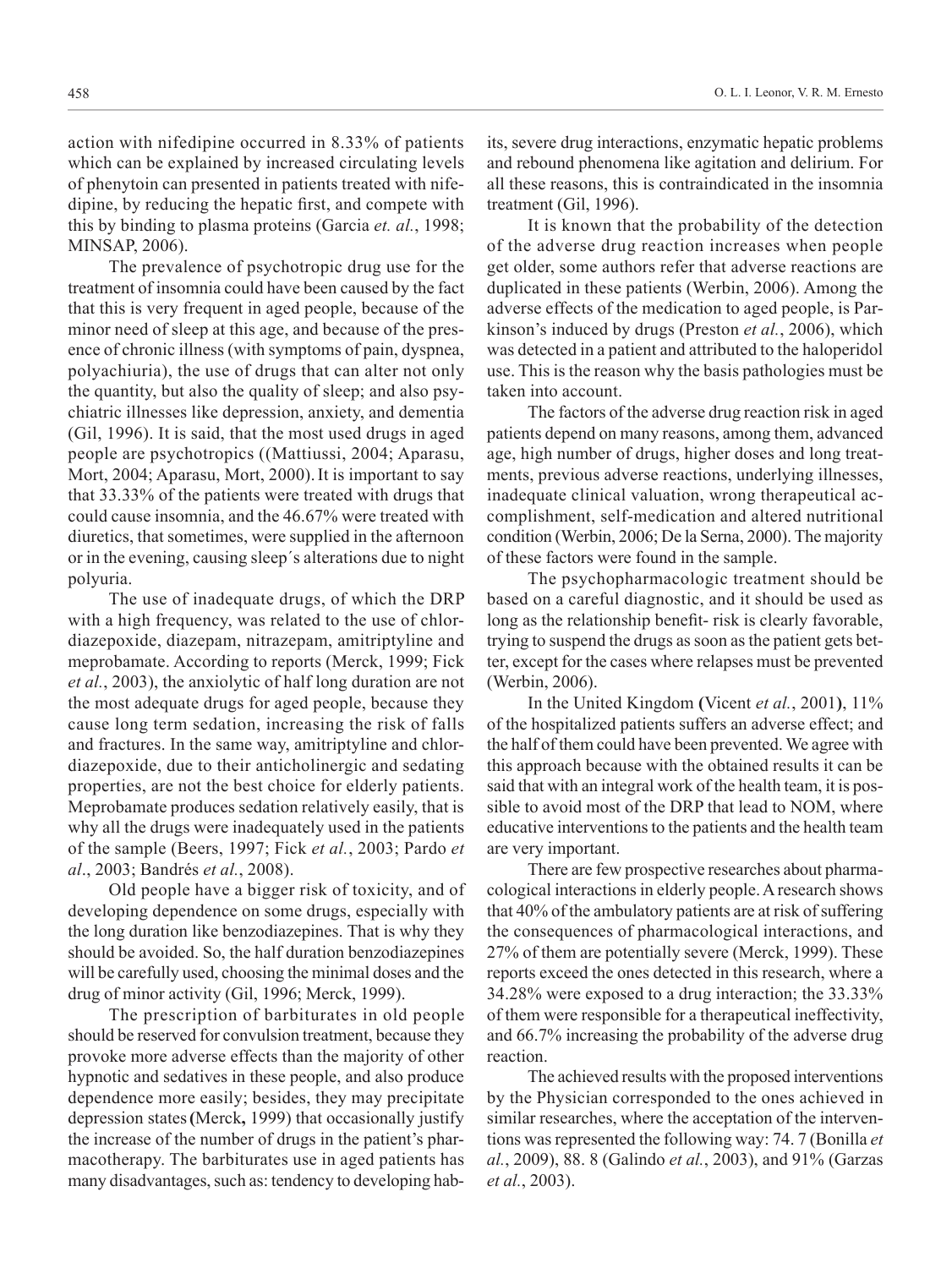# **CONCLUSIONS**

A prevalence of the negative outcomes associated with the necessity was observed, followed by those associated with the security. The inadequate drug use and the probability of adverse effects were the drug related problems that prevailed in the sample. The psychoactive drugs that were related with these results in the main were anxiolytics, neuroleptics and meprobamate.

# **REFERENCES**

- APARASU, R.R.; MORT, J.R. Prevalence, correlates, and associated outcomes of potentially inappropriate psychotropic use in the community-dwelling elderly. *Am. J. Geriatr. Pharmacother.*, v.2, n.2, p.102-111, 2004.
- APARASU, R.R.; MORT, J.R. Inappropriate prescribing for the elderly: Beers criteria-based review. *Ann. Pharmacoter.,* v.34, n.3, p.338-346, 2000.
- ARMIJO, J.A. Fármacos antiepilépticos y anticonvulsivos. In: FLÓREZ, J.; ARMIJO, J.A.; MEDIAVILLA, A. (Eds.). *Farmacología Humana*. 3.ed. Barcelona: Masson, S.A., 1998. Sección IV, p.489-512.
- BLAKEY, S.; HIXSON- WALLACE, J. Clinical and economic effects of Pharmacy Services in a Geriatric Ambulatory Clinic. *Pharmacother.,* v.20, n.10, p.1198-1203. 2000.
- BEERS, M.H; OUSLANDER, J.G.; ROLLINGER, I.; REUBEN D.B.; BROOKS, J.; BECK J.C. Explicit criteria for determining potentially inappropiate medication use on nursing home residents. *Arch. Intern. Med*., v.151, p.1825- 1832, 1991.
- BEERS, M.H. Explicit criteria for determining potentially inappropriate medication use by the elderly. *Arch. Intern. Med*., v.157, 1531-1536, 1997.
- BONILLA, P.; GARCÍA, A.; COMPELLAS, P.; GARCÍA, P. Detección de problemas relacionados con medicamentos en antimicrobianos. *Aten. Farm.*, v.11, n.3, p.181-189, 2009.
- BRANDÉS, A.C.; BELOQUI, J.J.; VILLAR I.; IZUEL-RAMI, M. Aplicación de los criterios de Beers al ingreso en dos servicios de medicina interna. *Aten. Farm.,* v.10, n.5, p.285- 293, 2008.
- COMITÉ DE CONSENSO: GIAF-UGR, GIFAF-USE, GIF-UGR. Tercer Consenso de Granada sobre Problemas Relacionados con Medicamentos (PRM) y Resultados Negativos asociados a la Medicación (RNM). Ministerio de Sanidad y Consumo. *Ars Pharm.,* v.48, n.1, p.5-17, 2007.
- DE LA SERNA, I. Utilización de psicofármacos en el anciano. Interacciones y efectos secundarios. *Rev. Psiquiatría Fac. Med. Barna*, 2000, v.27, n.5, p.292-296. Available at: <http://www.nexusediciones.com/pdf/psiqui2000\_5/ps-27- 5-009.pdf>. Accessed on: 13 Apr. 2010.
- FAUS, M.J.; AMARILES, P.; MARTÍNEZ, F. *Atención Farmacéutica conceptos, procesos y casos prácticos.* Madrid: Ergon, 2008. p.98-103.
- FICK, D.M.; COOPER, J.W.; WADE, W.E.; WALLER, J.L.; MACLEAN, J.R.; BEERS, M.H. Updating the Beers Criteria for Potentially Inappropriate Medication Use in Older Adults. *Arch. Intern. Med.* v.163, n.8, p.2716-2724, 2003.
- GALINDO, C.; OLIVÉ, M.; LACASA, C.; MARTÍNEZ, J.; ROURE, C.; LLADÓ, M.; ROMERO, I.; VILI, A. Pharmaceutical care: pharmacy involvement in prescribing in acute- care hospital. *Pharm. World Sci.*, v.25, n.2, p.56- 64, 2003.
- GARCÍA, A.G., MICHELENA, P., GANDÍA, L. Fármacos antagonistas del calcio. In: FLÓREZ, J.; ARMIJO, J.A.; MEDIAVILLA, A. (Eds.). *Farmacología humana*. 3.ed. Barcelona: Masson, S.A., 1998. Sección V, p.637-648.
- GORGAS, M.; ODENA, E.; PASTOR, F. Pharmaceutical care: for drug related problems in patients. *Farm. Hosp.,* v.27, n.5, p.280-289, 2003.
- GIL, P. Geriatría. In: FARRERAS, P.; ROZMAN, C. (Eds.). *Medicina interna.* 13.ed. Madrid: Mosby-Doyma Libros, 1996. Sección 10, p.1287-1299. (CD-ROM).
- JANO, E.; APARASU,R. Healthcare outcomes associated with Beer*s*' criteria. A systematic Review. *Ann. Pharmacother*., v.41, n.3, p.438-448, 2007.
- MATTIUSSI, M. *Prevalencia, correlación y efectos asociados al uso de psicotrópicos potencialmente inadecuados en ancianos de la comunidad.* Medicina Geriátrica. 2004. n.p. Available at: <http://www.medicinageriatrica.com.ar/ cgi-bin/coranto/viewnews.cgi?id=EplAVAlukVWhVfDwB h&tmpl=viewnews>. Accessed on: 13 Apr. 2010.